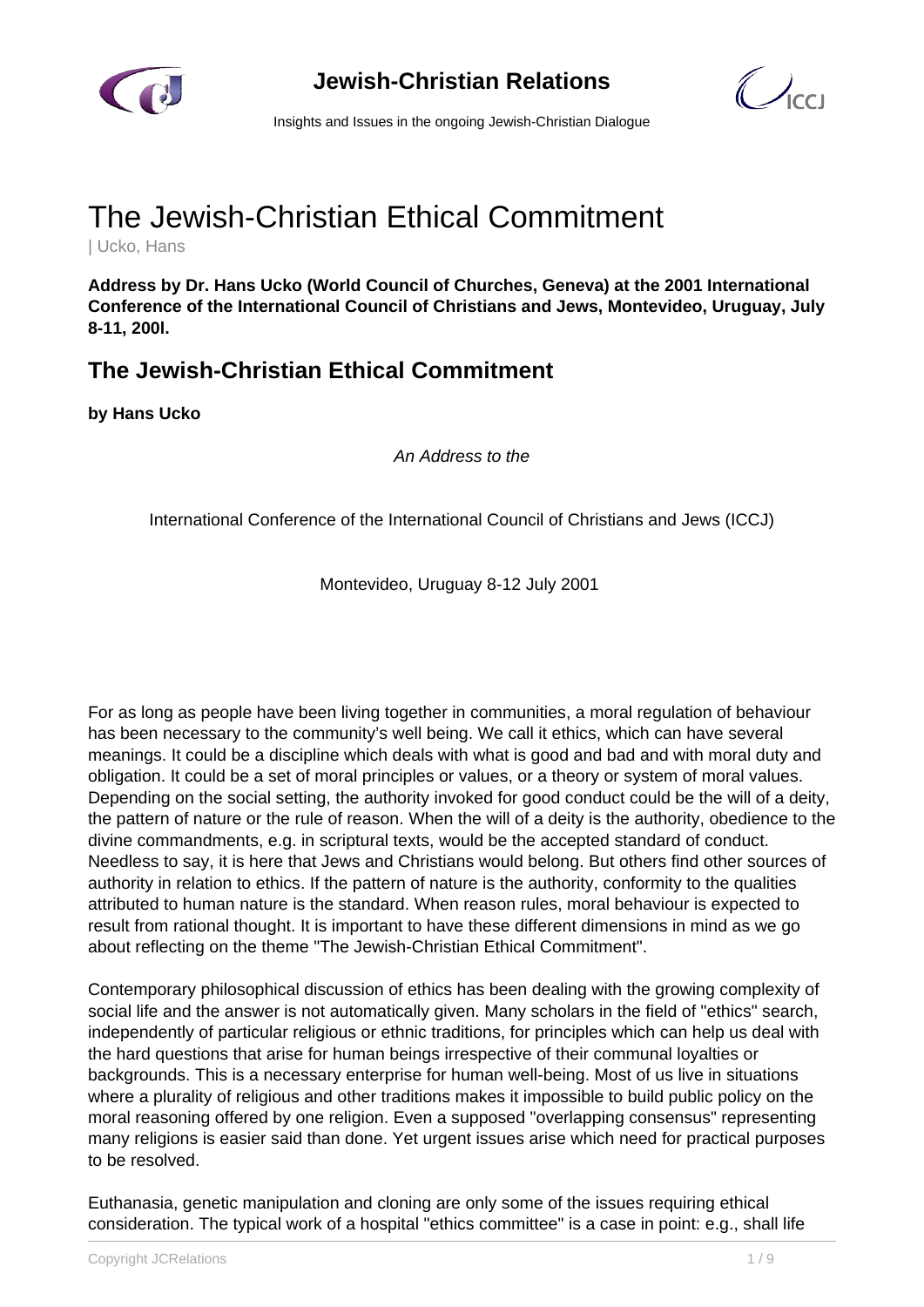support for this patient be terminated or not? Shall this patient receive a heart transplant ahead of that one? $^1$  It is not easy to define a set of ethics for all times. There is not an autonomous and timeless and coherent set of rules and there are no ready-made answers. Changes in relation to society, community, production, political organisation and ideology continue to raise a number of questions for which any traditional theological and ethical repertoire may be insufficient. One should also remember that both religion and philosophy fostering ethical considerations have an inbuilt inclination to congeal in perspectives of former times, which may not be useful for the issues we are confronted with today. As religious people, we should be particularly careful that we do not reduce God to be only the God of our fathers and mothers. The God of our fathers and mothers, the God of our traditions is to be *our* God today, which is not an affirmation of relativism, but of aggiornamento.

What is our responsibility as Jews and Christians in light of today's pressing personal and social ethical questions? How can we work more effectively together in facing difficult ethical issues? What are the limits of responsible Jewish and Christian ethical witness? What is distinctive about our ethical engagement? How can we work more effectively with those outside our communities who nevertheless share many of our values and goals? These are some of the questions which need to be addressed together and could be the agenda of the ICCJ for some years to come.

Is there then a Jewish-Christian ethic which we can offer as a contribution to the discussion? And what is a Jewish-Christian ethic? I think that we first need to qualify what we mean. The Western world is replete with references to the notion "Judeo-Christian" or "Jewish-Christian", Jewish-Christian ethics being a case in point. One could also refer to Judeo-Christian civilisation, morale, culture, etc. However, a lot that goes under the name of Judeo-Christian or Jewish-Christian has been a definition of what Christian theology considered to be Jewish or Judeo-. Much of what is presented as Judeo-Christian or Jewish-Christian is maybe rather a Christian co-opting of the Jewish tradition than a Jewish self-definition.<sup>2</sup>

As a result of the Jewish-Christian dialogue we should however today be able to spell out on an egalitarian basis what we would like to define as Jewish-Christian ethics. Such an enterprise is long overdue. The Jewish-Christian dialogue has been with us for more than forty years. There are possibilities to reflect together on what could be called Jewish-Christian ethics.

One thing is clear. Ethics of Jews and Christians is based on the Bible and Jewish and Christian ethics are therefore inalienably religious ethics. Reflections on ethical issues are therefore always qualified by religious conviction and commitments. Jewish and Christian ethics is biblical and covenanted ethics and is not solely based on the precepts of law or the regularities of experience. There is law in ethics and ethics is law but law does not exhaust it. The ethics is covenanted in the sense that Jewish and Christian ethics refer to a particular event or self-understanding. Jews refer to the exodus and Sinai events: "And you shall be to me a kingdom of priests and a holy nation. These are the words which you shall speak to the people of Israel" (Ex. 19, 6), and Christians' selfunderstanding as moral agents is determined by their incorporation in Christ: "I have been crucified with Christ; and it is no longer I who live, but it is Christ who lives in me" (Gal. 2, 20).

The self-understanding of Jews and Christians needs to be carefully interpreted lest it sound arrogant and presumptuous. Neither "the kingdom of priests" nor "Christ living in me" should be understood as privileges but as additional obligations. We should also see our self-understanding as a specific and distinctive contribution to the whole community. The Jewish-Christian dialogue as well as interreligious dialogue has taught us the importance of space for the integrity and identity of those involved. One of the "commandments" of interreligious dialogue has been the insistence that everyone has the right to define him/herself, but to do so in the midst of a world of religious and cultural plurality. We are best heard and best perceived when expressing our identity in dialogue. Any self-understanding which insists on monologue should be viewed with suspicion.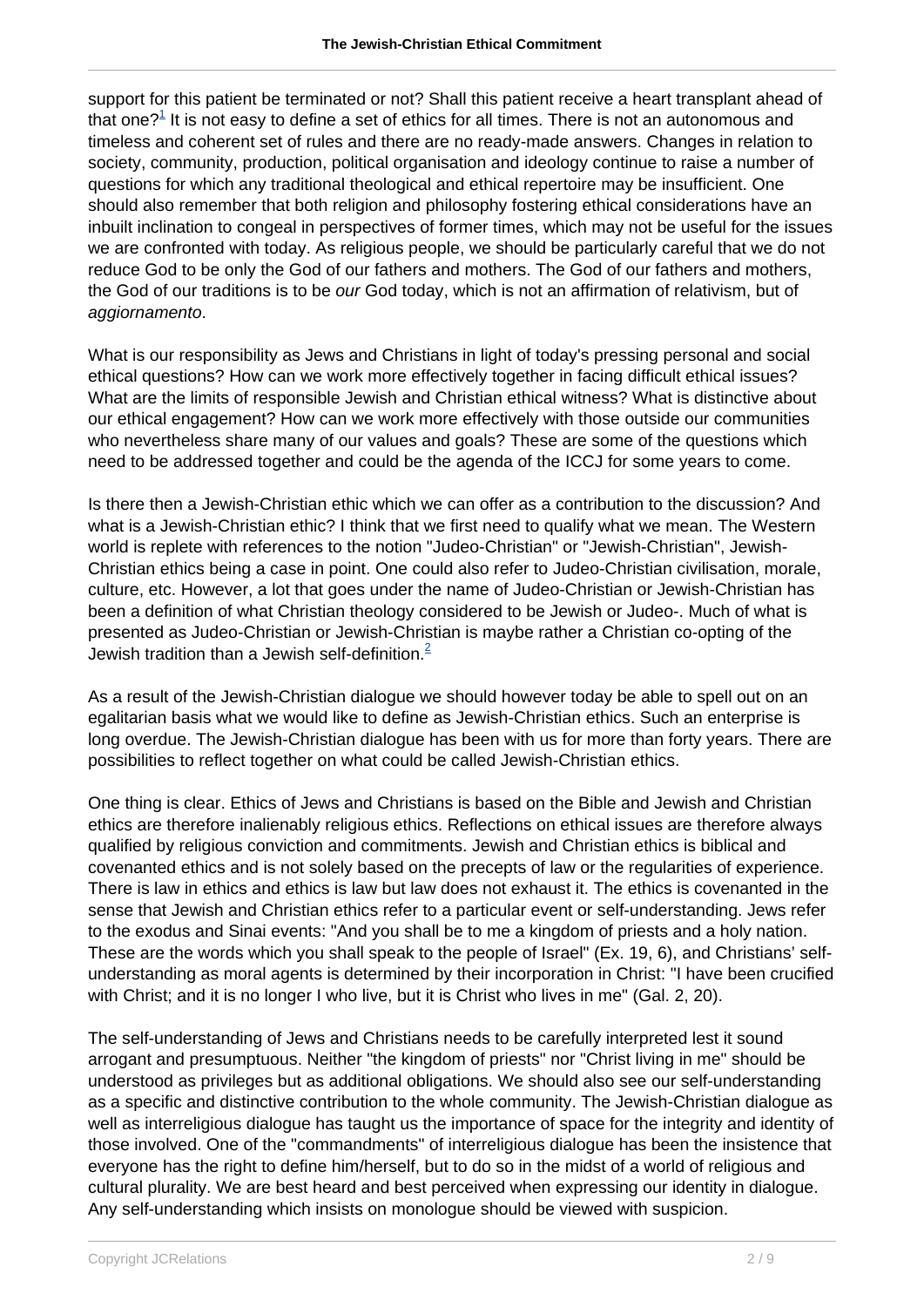When we talk about a Jewish-Christian ethics we must take care not to think that it is Jews and Christians against the rest of the world. There is in other religions as well as in philosophical work and among people of no particular religion or philosophical category an ethical reflection, which can be both enlightening and challenging for Jews and Christians. The recent work of Hans Küng and the Global Ethics manifesto demonstrates the richness of ethical considerations in the religious and spiritual heritage of our world. People of different religious traditions are today experiencing a changed world, where they discover the interconnectedness between religions. This is important in order that people of different religions not be obsessed with themselves in selfsufficiency and self-containment. We need to discover that we, although we can and should live a full life in the realm of our own religious tradition, may be enriched and helped by the other to discover unknown depths in our own religious traditions. Each religion can be a teacher to the other, providing ethical suggestions for common learning and growth, as a prophet challenging the other, as a mystic intriguing the other, shedding new light, hinting at new directions, provoking the other to a breaking up of that which has become congealed and hardened.

What is specific in a Jewish-Christian ethics? One could say that we share the major part of the Bible, but the truth is that we read it with very different glasses. Jews read the Hebrew Bible through the tradition of the Talmud. Christians have to come to terms with a Hebrew Bible which for so long they have called the Old Testament and which is read through the New Testament. Christians focus on the prophets, Jews on Leviticus.<sup>3</sup> Leo Baeck once characterised Judaism as "ethical monotheism". Could this be said also about Christianity? What could be a good way of describing a Jewish-Christian ethical commitment? I would like to propose one aspect, which I think common for Jews and Christian ethics without being the sole prerogative of Jews and Christians. It seems that one particular dimension of ethics in the Bible is forgiveness.

It is the Jewish philosopher Hannah Arendt, who in her classical study The Human Condition makes a plea for forgiveness in social ethics. $^4$  She does not regard society as a construction of autonomous individuals, but as a network of relations, in which people participate in one another's life-story. Relations between people cannot be described in terms of means and ends. Neither can they be controlled. They have their own status and exist only in the milieu of acts (praxis) and language. The trust of society consists of this vulnerable web of the intersubjective "in-between" of action and language. However, it is characteristic of this action that in its factuality it is irreversible in principle and unpredictable in its consequences. The past cannot be revoked, the future is uncertain. The knife as an instrument could serve as an illustration. A knife is neither good nor bad in itself. It is an instrument to be used for good or bad. It can be used as a weapon to kill but it can also be used as a scalpel by the surgeon as a means to safe life. But even when put in the hands of a surgeon with the intention to safe life, it can all of a sudden turn out to become the instrument which ends life. This makes living together a hazardous business.

There are, says Arendt, two remedies for the irreversibility and unpredictability of human action: forgiving and making promises. Arendt regards them as human possibilities, which are born out of the necessity to live together. Without forgiveness, the deeds from the past would remain hanging over the head of each new generation as Damocles' sword, and we would remain victims of the past. Without making promises we would not be able to start durable relationships with one another. There is a mutual dependence: we cannot forgive ourselves; neither does a promise we make only to ourselves mean anything. We are essentially dependent on other people.

According to Arendt, we owe the insight of forgiveness as a necessity in a community of people that want to live together durably to Jesus of Nazareth and to his influence on Western culture. He is the "discoverer of the role of forgiveness in the realm of human affairs".<sup>5</sup> But forgiveness is not a Christian invention. Jesus is a Jew and brings his finding out of his own background, heritage and life. The Hebrew Bible as well as the New Testament speaks compelling about forgiveness. God is the compassionate and gracious God, slow to anger, abounding in love and faithfulness, maintaining love to thousands and forgiving wickedness, rebellion and sin (Ex. 34,6f., cf. Joel 2,13;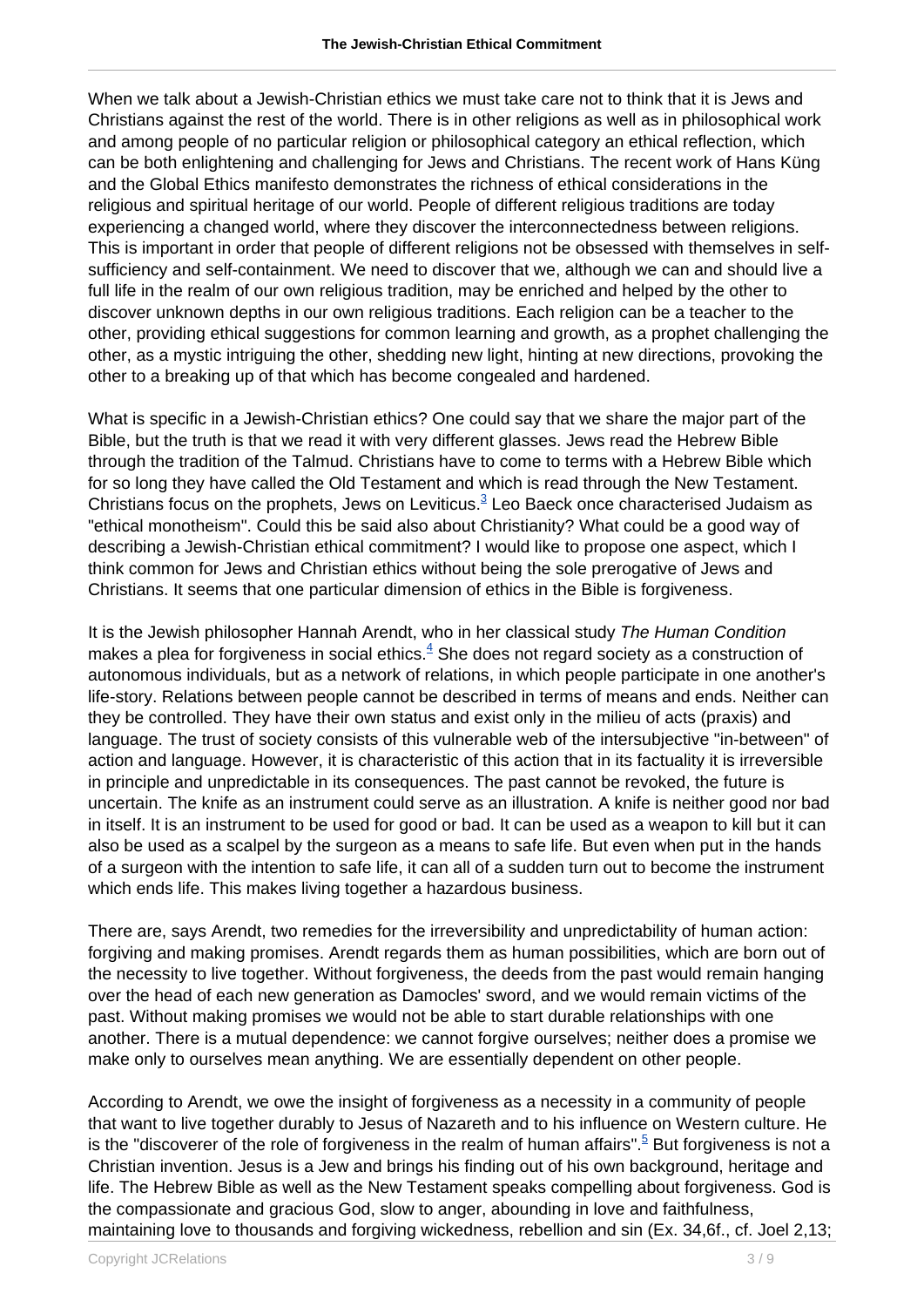Jonah 4,2). Why, then, is Jesus put forward as the "discoverer" of forgiveness? Arendt says that Jesus expressly lets forgiveness play a role "in the realm of human affairs". He makes forgiveness more than a religious category; to him, forgiveness becomes a demand of political ethics. Arendt places all the emphasis on Jesus' brilliant insight into the structure of durable human togetherness. Jesus takes forgiveness out of heaven and declares it to be a human necessity and possibility. The Promethean revolution is that Jesus fetched the divine fire of forgiveness out of heaven and that he has shown that it is enclosed in our own action as a possibility and a necessity. In this way he introduces forgiveness into "the realm of human affairs".

Ethical considerations must underline this interrelationship. "No man is an island". A vis-à-vis is required for our being what we are. Buber taught us through his philosophy of dialogue an existentialism which is centred on this direct, mutual relationship, the "I-Thou", in which each person confirms the other as of unique value. The I is accomplished in relationship with the Thou. Life is in itself an encounter. The importance of interrelationships is the truly effective tool for our journey through life. It creates a mutual responsibility between I and Thou. I am responsible for Thou in reciprocity, where I will be Thou and Thou will be I. There is an ethical interrelationship, where someone having the possibility of confronting the transgression of the other and for various reasons neglects to do so, will be held responsible in his or her place. There is a mutual dependence: we cannot forgive ourselves.

The concept of forgiveness puts us in a relational atmosphere, where we cannot look at or reflect on ethics without the perspective of the other. The words of Jesus in the Sermon on the Mount are significant. "So when you are offering your gift at the altar, if you remember that your brother or sister has something against you, leave your gift there before the altar and go; first be reconciled to your brother or sister, and then come and offer your gift" (Matt. 5,23-24). Reconciliation is more important than sacrifice, as Hosea witnesses, "For I desired loyal love, and not sacrifice; and the knowledge of God more than burnt offerings" (Hosea 6,6). Although there is to my knowledge no direct rabbinic parallels to the words of Jesus, the following is in the same genre: "For transgressions that are between man and God the Day of Atonement affects atonement, but for those transgressions that are between man and his fellow man the Day of Atonement affects only if he has appeased his fellow man".<sup>6</sup> There is in the Jewish and Christian tradition no way around it, says the Psalm: "Who shall ascend into the mountain of the Lord? Who shall stand in his holy place? He who has clean hands and a pure heart" (Psalm 24,3-4).

This perspective is necessary to avoid any cheap appropriation of forgiveness. "If you steal my pen and say 'I'm sorry' without returning the pen, your apology means nothing", Archbishop Desmond Tutu said in his position as chairman of the Truth and Reconciliation Commission in South Africa.<sup>7</sup> This aspect is important to avoid forgiveness as cheap grace, or forgiveness as a theological principle. The German Protestant theologian Bonhoeffer denounced cheap grace in the thirties, when the Nazi regime was preparing its crimes and the church kept preaching God's forgiveness from the pulpit, Sunday after Sunday. It is no wonder that after the war the world does not want to know about this message of forgiveness any longer. A church that forgives so cheaply one had better abandon en masse. It preaches forgiveness, but it should seek it first. Forgiveness costs something. There must be repentance for a restoration of broken relationships.

Given such a paradigmatic constituent, where are we as Jews and Christians in relation to our world and society? What could Jewish-Christian ethics add in their response to the challenges presented by the complexity of the world? What does our faith add to that which is already available in human thought? What is it, if anything, that we as Jews and Christians together could do to motivate our environment? Do we have any specific insights to offer? I want to believe that a Jewish-Christian ethical commitment could and should nourish a counter-vision of our world and society. "We shall fund, feed, nurture, nourish a counter-imagination of the world" says Walter Brueggemann.<sup>8</sup> What kind of society should we envisage from the perspective of a Jewish-Christian ethic?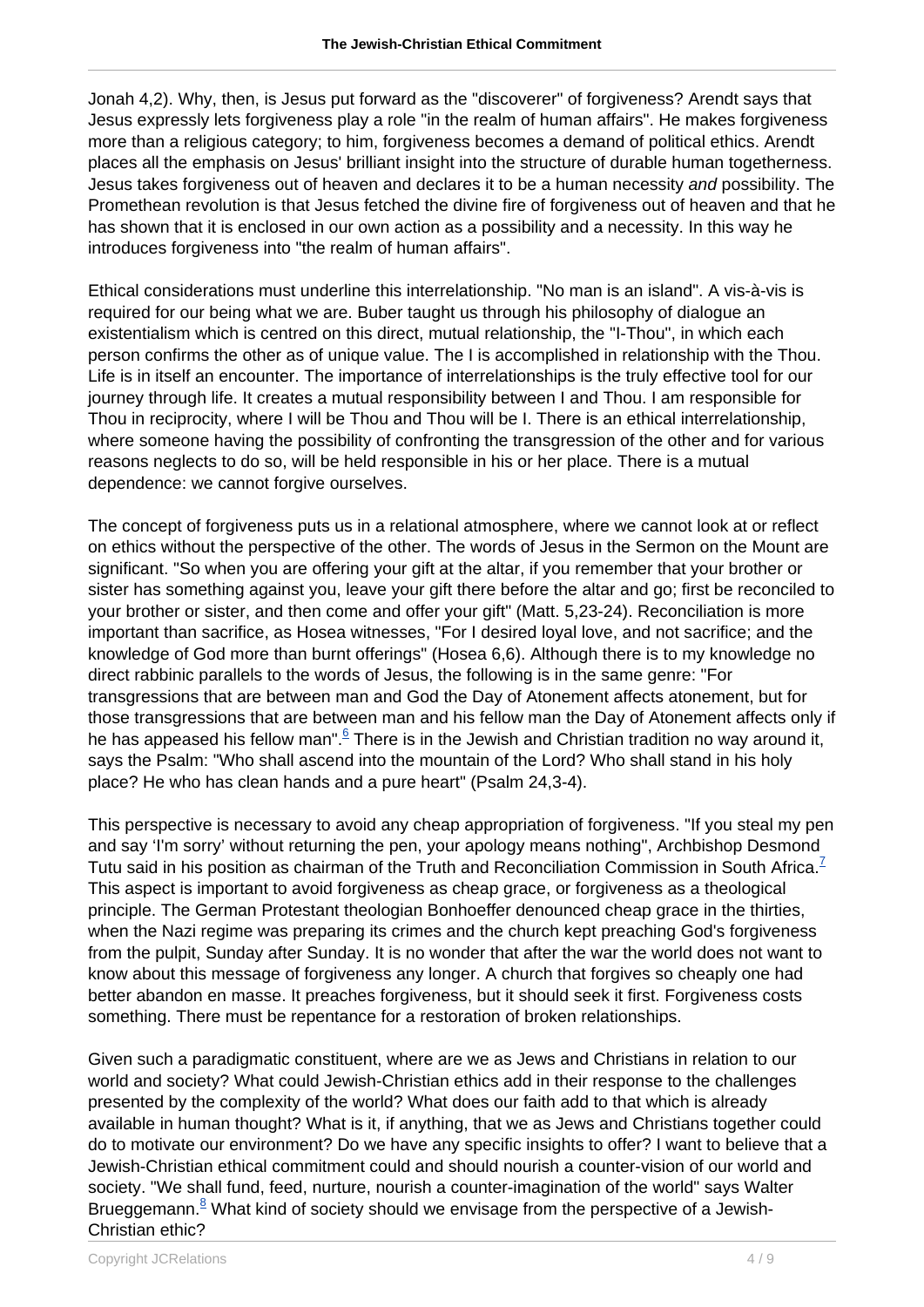It is at the same time both easy and impossible to begin sketching the concerns of a Jewish-Christian ethics. We easily end up in slogans, saying that which doesn't commit us. The mere title of a major study process of the Faith and Order Commission of the WCC should be a reminder for us. Faith and Order has in the 90's seen its ethical commitment under the heading of "Costly Unity", "Costly Commitment" and "Costly Obedience". An ethical commitment is costly. We know from the Hebrew language that a pursuit of peace and an ethical commitment for peace requires us to internalize that the word shalom has roots in the word to "pay", shalem. It is not enough to love peace. Pursuing peace is costly. There is a sacrifice involved. It is one thing to be willing to act and it is another thing to act, to implement the willingness. There is sometimes a temptation towards thriving on moral indignation, making oneself an expert in painting in detail and with a reasonably good analysis and accuracy many political events, appalling situations of crisis and conflicts, dire poverty, repression of human rights and human dignity. It is probably not without reason that a very important part of Christian worship is the sermon. And we are sometimes very good at it. Had we only been half as good at implementing our own declared willingness to change. Had we only been willing to go beyond moral indignation. Had we only been willing to realize that a theology of indignation or ethic of indignation is seldom very constructive. You can work yourself up, but it is not often well-used energy.

If we want to be taken seriously by people who in many ways have given up on religion, we need to go beyond well-meaning declarations, lest we just fall back into "simply being integrated in the world market as its religious legitimation and accompanying music" (Jose Miguez Bonino), working on an ethic for individuals alone and useful mainly within the walls of our parish or a self-chosen ghetto. But there is no protected space or sphere for religion and religious ethics alone. Ethics today must involve society and the world. The contribution of a Jewish-Christian ethical commitment must realise the interconnectedness of the global threats to justice, to peace and the environment. There can be no peace without justice, no justice without peace, no peace or justice without vastly altered attitudes towards nature. I think it is useful to refer to the WCC in its focus on what is called a life-centred ethics. Life-centred ethics as an instrument of the churches cannot halt at the gates of their own confines. There is a commitment to the oikoumene, but the horizon must include the unity of humankind and the whole inhabited earth. And it must go beyond words. There must be an imaginative vision strengthening alternative ways "towards visible unity in diversity, towards an oikoumene of faith and solidarity". We need a picture of society, a diacritical instrument to shape the way we want to go in and with our ethical commitment.

Ethics is or rather should be the first aim of a valid philosophy or theology. If we allowed ethics to precede ontology, we would live subject to justice in all the moments of our lives and not be distracted and misled by the claim to "truth" of philosophy or theology. If I were to take ethical behaviour as my first obligation as a thinking person, my main concern would be the quality of my relations to other people, my responsibility for each of them. In *The Brothers Karamasov*, Alyosha says: "We are all responsible for everyone else, but I am more responsible than all the others"; or from the Jewish tradition, Rabbi Israel Salanter says: "The material needs of my neighbour are my spiritual needs". This is now our point of departure.

In the light of the paradigm of forgiveness in its fullness, in the light of the many commonalities in the Jewish and Christian traditions and heritages and in view of the impact of these on our world and society, I would like to point to three areas requiring a common Jewish-Christian ethical commitment. Our dialogue offers new possibilities for Jews and Christians to mutually challenge each other as well as to find common avenues in addressing ethical concerns, and the latter is here our primary concern.

### **The Environment**

There is no need for me to elaborate on the reality of the crisis in our environment. We are all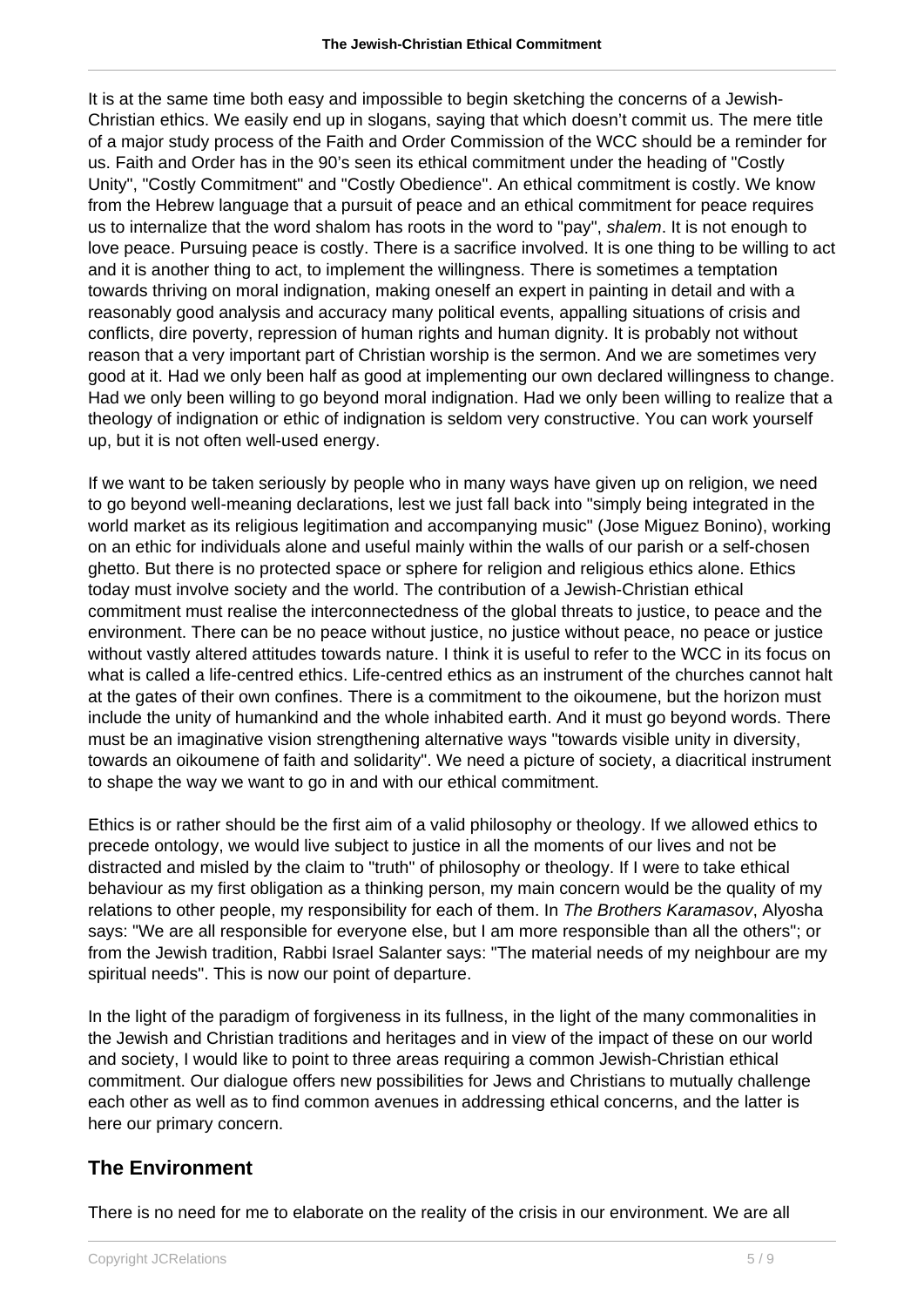aware of its various manifestations. Let me just take one example, quoting from the work of the WCC on climate change. The latest scientific evidence about the reality of climate change and the role played by human societies in precipitating it has become firmer. The increasing incidence of tropical storms and changing rainfall patterns with torrential rainfalls and floods on the one hand, and terrible drought on the other, have become a death-and-life issue, especially for poor people. Small island states are most vulnerable to the consequences of global warming, a process that has its roots in the over-consumption and energy-intensive lifestyles of affluent people and societies, whose  $\mathsf{CO}_2$  emissions are largely responsible for the so-called "greenhouse effect".

The biblical reference par excellence to creation and our relationship to creation is told in Genesis 1. "Then God said, 'Let us make humankind in our image, according to our likeness; and let them have dominion over the fish of the sea, and over the birds of the air, and over the cattle, and over all the wild animals of the earth and over every creeping thing that creeps upon the earth.' So God created humankind in his image, in the image of God he created them; male and female he created them. God blessed them, and God said to them, 'Be fruitful and multiply, and fill the earth and subdue it; and have dominion over the fish of the sea and over the birds of the air and over every living thing that moves upon the earth.' God saw everything that he had made, and indeed, it was very good" (Gen.1, 26-28, 31). $^{\circ}$  Or to use an official Jewish version of the crucial verse, Gen. 1,28: "And God blessed them, and God said to them, Be fruitful, and multiply, and replenish the earth, and subdue it; and have dominion over the fish of the sea, and over the birds of the air, and over every living thing that moves upon the earth".<sup>10</sup> The verse about domination over creation is every now and then referred to as the culprit for the crisis of our environment. Domination has become exploitation and rape of creation. It is often said that our world would have been different, if we had only had a theology of creation more close to the Asian traditions. Here harmony with nature is the keyword and humans are not different from the rest of creation. A Jewish or Christian ecology, on the other hand, is based on the assumption that we are different from other living creatures. Judeo-Christian ecology begins with the opposite idea: We have a special responsibility precisely because we are different. We may as Jews and Christian object to what we perceive to be a caricature of a Jewish-Christian theology of creation, but we must here as well as everywhere reckon with the saying: It is not what you say that matters, it is what you are heard saying. A new theological reflection in relation to creation is called for. The theology of creation needs in the face of the world today to be re-examined, deepened and enhanced. Our views of creation need to be changed, if creation in the hands of humankind is in agony. Then we may not have understood properly the significance of creation itself or our role as stewards or co-creators of that creation.

Is domination over creation a good reading of the first chapter of Genesis when seeing the risk that creation faces today in the hands of humankind? Where have we gone with our creation? Have we subdued and dominated it too much? Have we exploited creation for our own means? Or are there other ways to understand the biblical understanding of humankind's relation to creation? Is the traditional understanding of our role as stewards and caretakers of creation a role that fails to give humankind an authentic and real responsibility? We humans are only a step below God, says the psalmist, and the image of God that is reflected in us includes the capacity to create. Indeed, all life has the reproductive capacity, but humans have been endowed with the ability to change themselves as well as the environment. How can we balance domination and responsibility, difference from creation and harmony with creation? Within the paradigm of seeking forgiveness, I see a task for a Jewish-Christian ethical commitment in relation to our environment.

### **Poverty**

The ethical agenda of Jews and Christians has to include an understanding of the economic mechanisms of poverty. It was an important development when the ecumenical movement, particularly the ecumenical council on Life and Work, began to institutionalise social ethical reflection as reflection of churches with a responsibility to each other and to the world. This effort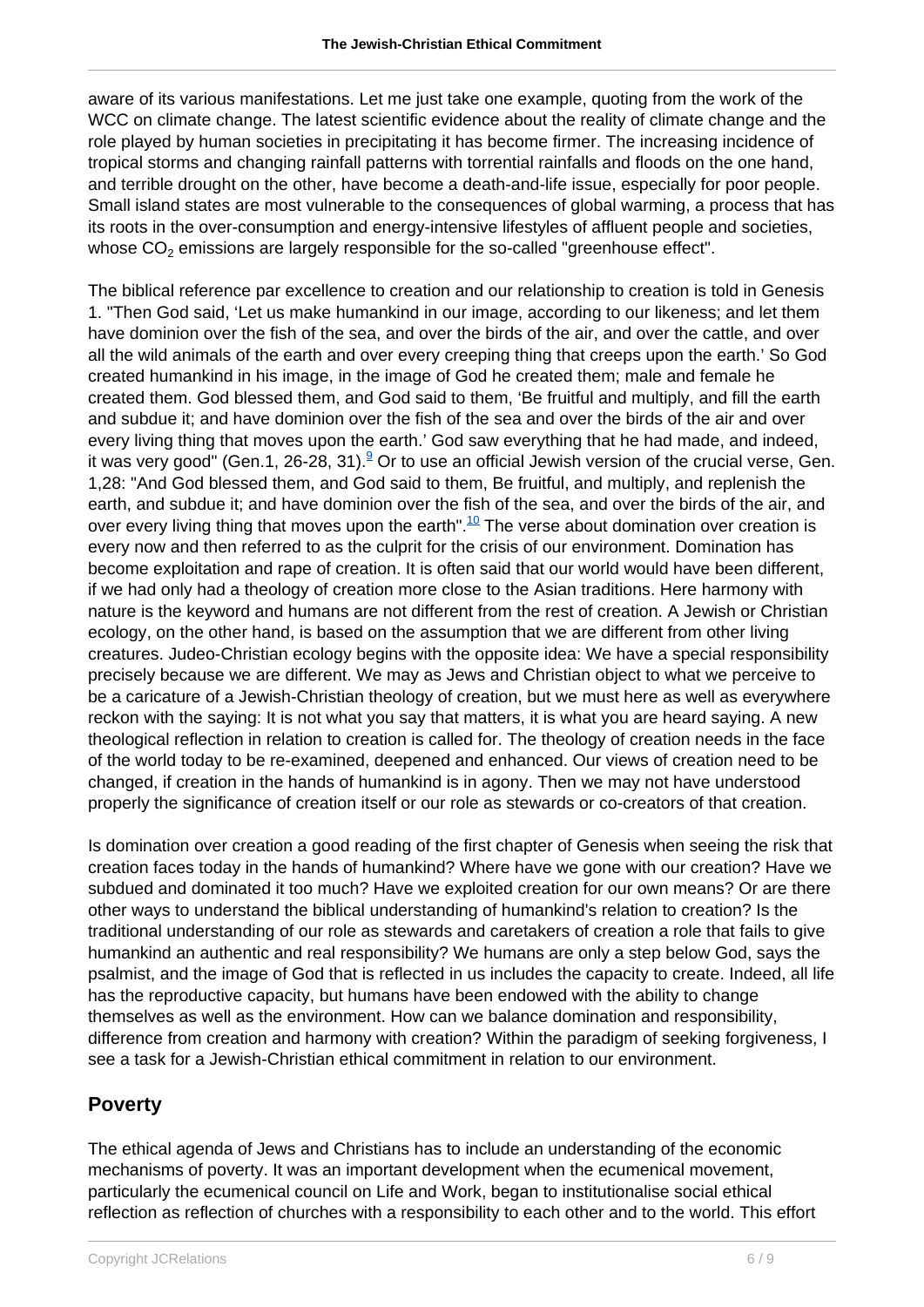helped many Christians to overcome earlier habits of believing in which a certain distance between faith (as the "real" life of the community) and moral life was maintained, or in which the only connection was found in the observance of a certain personal lifestyle.<sup>11</sup> This reflection should also be taken seriously by Jews and Christians in trying to formulate an ethical commitment against the uneven distribution of wealth. The greatest challenge of wealth is to understand that there is such a thing as "enough". Without the ability to separate between wants and needs or to accept that there need to be limits to economic development, both at the micro- and macro-economic levels, there can be no moral, spiritual or legal defence against the greed, oppression and injustice that accompany the search for wealth. Beyond the satisfaction of the needs and wants of the owner, there must be a commitment to participate in meeting society's obligations to the poor, the weak and the inefficient. There cannot be any form of ecological balance without the idea of "enough" that will recognise the legitimate claims of future generations or the moral use of the natural resources God has given to humanity.

The changing economic system requires an ethical evaluation of the practice of charity and the meaning of solidarity in support of developing countries, a sharing of resources paving the way for equality and self-reliance in the human community. The human community is today, as maybe never before, confronted with the consequences of an increasing poverty that may have a bearing on the future of life and creation itself. Our relationship to the presence of poverty puts us in front of an important choice. "I call heaven and earth to witness against you today that I have set before you life and death, blessings and curses. Choose life so that you and your descendants may live . . ." (Deut. 30,19). It seems to us as if these words bear a particular meaning in our time and above all so in the face of poverty. The economic and ecological realities of our world, with such realities as the exploitation of creation and widespread poverty, contradict the message of the reign of God. The Faith & Order document Costly Commitment expresses experiences which we can reflect on also as Jews and Christians. The document points to the ethical accountability of the universal church, in relation both to the local church and to the global concerns for justice, peace and the integrity of creation. Understood in this way, the notion of oikos (household) mediates between the micro and macro levels of human life and activity. $12$ 

How do our societies relate to poverty? A lot has certainly been done in calling for debt cancellation in the context of the Jubilee campaign. In many ways some progress was made and the question of poverty can no longer be avoided in the various expressions of global governance. But more voices could be added. Jews and Christians should together look for new models, using new imagination to say that profit alone, the accumulation of wealth cannot be the sole values. There is a way of relating to poverty in both our traditions, which could be mutually challenging. There is in both traditions the concept of charity. But "alms to the poor" cannot any more be our only understanding of charity. Maimonides is certainly right in saying that the poor need more than a gift or a sum of money. He ranks charity in several degrees and says: "Anticipate charity by preventing poverty . . . . The highest degree, exceeded by none and the summit of charity's golden ladder, is that of the person assisting the reduced fellow man, either by a considerable gift, or a sum of money, or by teaching him a trade, or by putting him in the way of business, entering into a partnership with him, or helping him find work; in a word, by putting him where he can dispense with other people's aid and not be forced to the dreadful alternative of holding out his hand for charity". A vision of development that takes justice and human dignity as its starting point necessarily perceives the economy differently from a view that only has economic growth as its goal. A Jewish-Christian ethical commitment should seek to develop a theological analysis of economic globalisation and provide a theological base for a search for alternatives. Could such a commitment lead to alternatives in relation to the debt relief? The main thing is that we do not end up in rhetoric. New ideas are needed.

### **The role of women**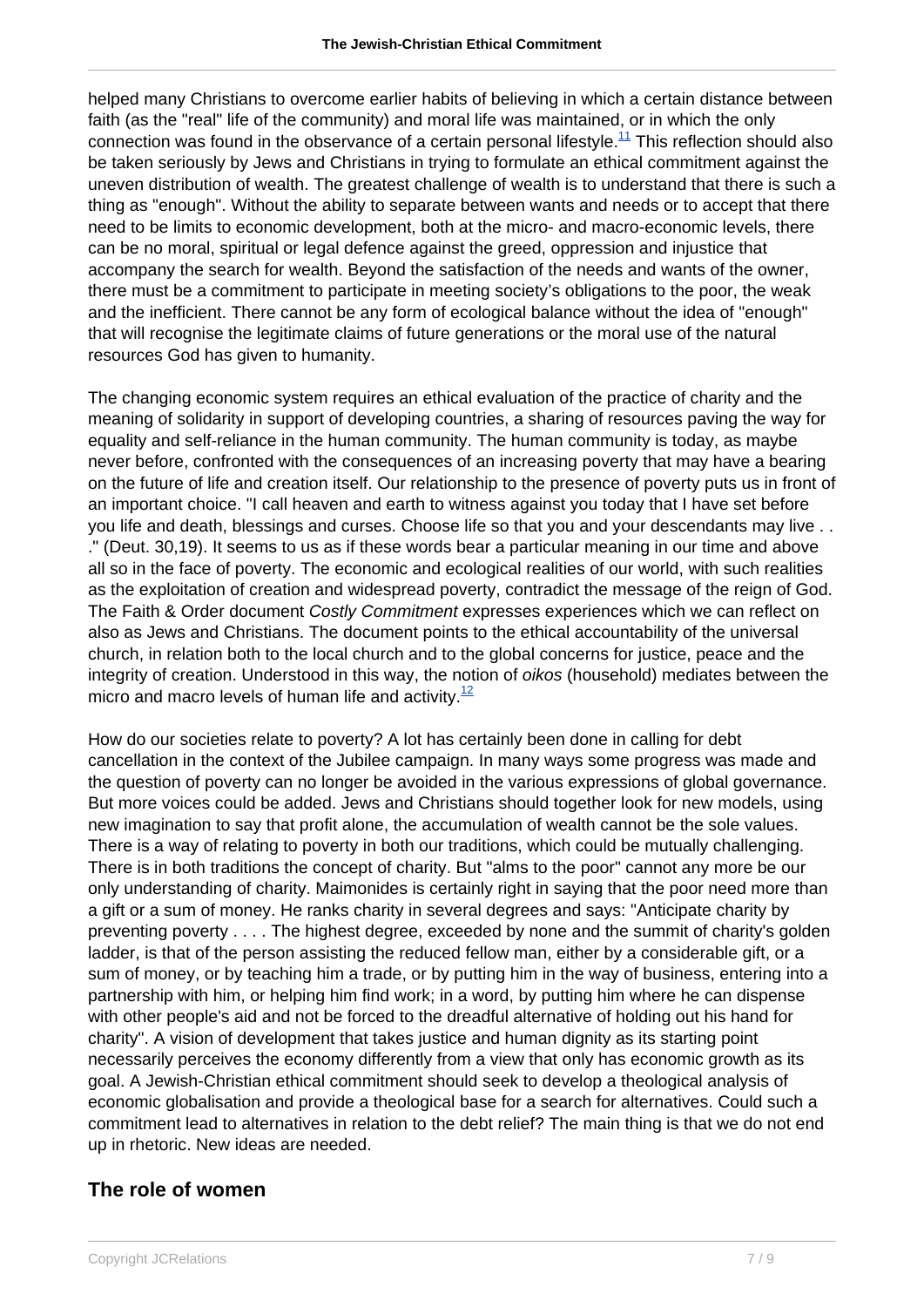The role of women needs full commitment in any ethical reflection of Jews and Christians. In spite of the steps forward that women have made in many parts of the world in the last century on almost every level in society, we know as Jews and Christians that the road to full emancipation and equality is not yet achieved and we know too that our traditions have reasons to reflect on the responsibility for having participated in the marginalisation of women socially, culturally, religiously and theologically. There is in both Judaism and Christianity a dominant patriarchal perspective, which has been reluctant in providing space for the integrity of women as the full and equal partner of men. If war and conflict, economic injustice, barriers to participation, racism, religious fundamentalism, ethnic genocide, harassment, HIV/AIDS and violence are obvious realities in human suffering, they are twice experienced by women. The elimination of violence in various forms (sexual, religious, psychological, structural, physical, spiritual, military), and the whole culture of violence, especially as they affect the life and dignity of women, must be foremost on the agenda today in our communities, in society and in global governance. Jews and Christians are already participating but could do more to address the history of marginalisation of women in their own religious tradition and history.

The Bible takes for granted a patriarchal authoritarian model for society. Eve moulded from Adam's rib and yielding to temptation shows the loss of the ideal of male and female as equal creations of God (Gen.1, 27) and justifies the placing of Eve under Adam's authority. It is true that there are instances in both the Jewish and Christian tradition and history that have tried to enhance women's rights and their status but the fruits of the patriarchal traditions in both Judaism and Christianity have been and continue to be bitter for women and not only in the household of each religion. However much we may insist that there have been strong women in the Bible, that Jesus lifted up women, that the first witnesses to the resurrection were women, the fact remains that alone the constant and consistent use of masculine language for God reinforces the concept of male superiority and male dominance in society.<sup>13</sup> We don't remedy this situation only through the use of so-called inclusive language. It takes more to rethink the way a Jewish-Christian ethical commitment could repair thousands of years of marginalisation of women.

Not only the question of balance and justice would be redressed through such an ethical commitment. Religious and spiritual life would benefit from a greater and real influence of women. Women are closer to the cycle of life itself and do not minimize the earth-centred, immanent and immediate dimensions of life. We see it hinted at in the creation story. "The nature of humanity changes drastically after the creation of Eve. In response to the serpent's revelation that eating the fruit of the tree of knowledge would make her more godlike, she eats, and by doing so she acquires the knowledge of things – cultural knowledge. In this way, Eve wrests knowledge from the realm of the divine, takes the first step towards culture, and transforms human existence".  $^{14}$  The implications of Eve's acts are enormous. She takes cultural knowledge from the sacred realm and brings it to humankind. This is something different from the traditional reading of the story, concentrating on the sin of disobeying God and blaming Eve for doing so. I am, in reading the story in this light, recalling Hannah Arendt's words about Jesus taking forgiveness out of heaven, declaring it to be a human necessity and possibility.

The crisis of our environment, escalating poverty and solidarity with women are in my opinion three important issues each calling for a new and concerted effort and commitment and could therefore be the agenda for tomorrow of Jews and Christians together. I see these issues in the light of the paradigm of forgiveness, where there is an obligation for Jews and Christians towards reparation and a new beginning.

#### **Notes**

- 1. Costly Obedience, Faith & Order, World Council of Churches, Johannesburg, 1996, no.12
- 2. The WCC "[Ecumenical Considerations for Jewish-Christian Dialogue"](/article.html) (1983) says the